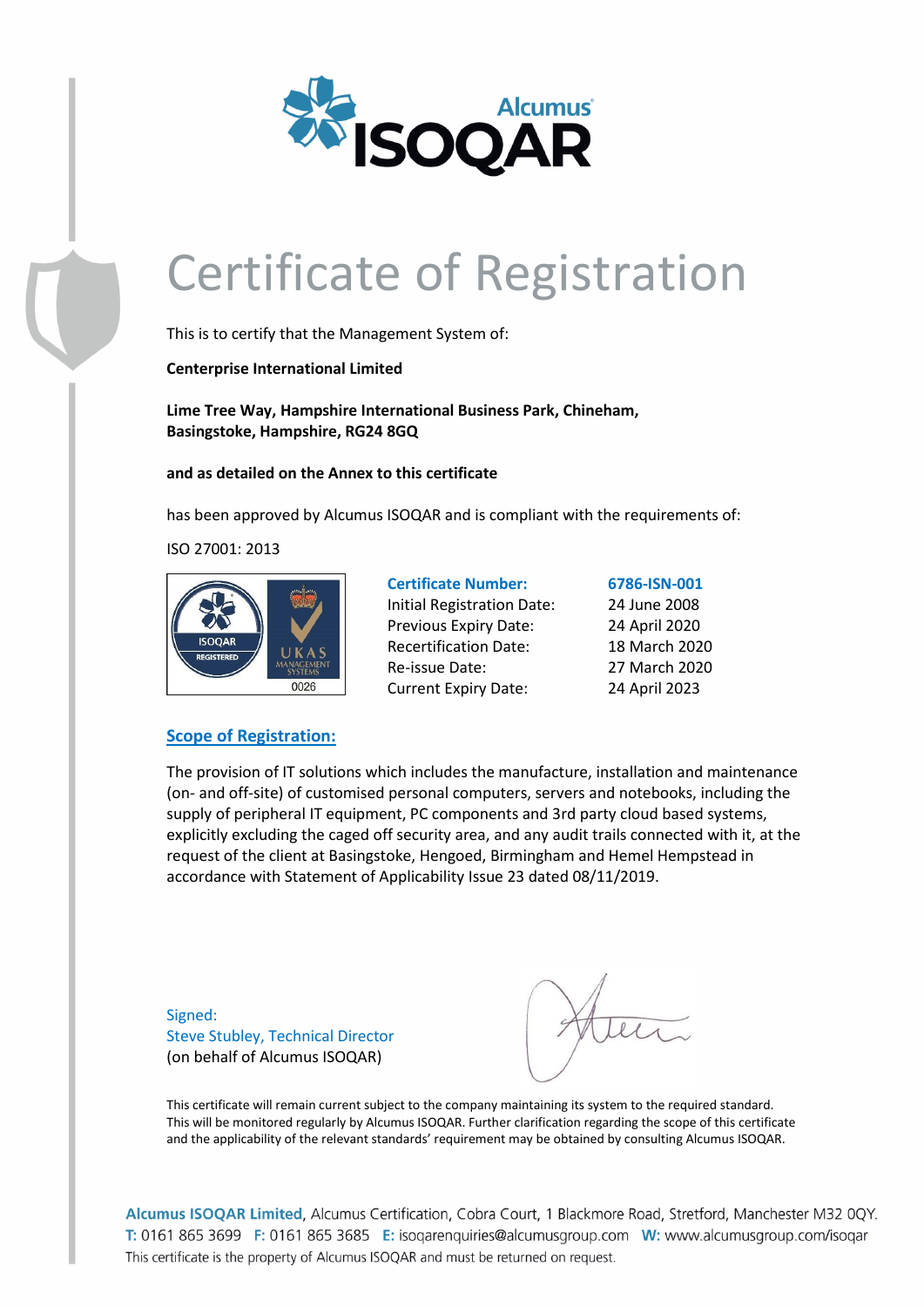

# Certificate Annex

**Centerprise International Limited**

**Annex 1 of 1 to Certificate number 6786-ISN-001 containing 4 locations including Head Office**

**27 March 2020**

**ISO 27001: 2013**

#### **Scope of Registration:**

The provision of IT solutions which includes the manufacture, installation and maintenance (on- and off-site) of customised personal computers, servers and notebooks, including the supply of peripheral IT equipment, PC components and 3rd party cloud based systems, explicitly excluding the caged off security area, and any audit trails connected with it, at the request of the client at Basingstoke, Hengoed, Birmingham and Hemel Hempstead in accordance with Statement of Applicability Issue 23 dated 08/11/2019.

#### **HEAD OFFICE**

**001** Lime Tree Way, Hampshire International Business Park, Chineham, Basingstoke, Hampshire, RG24 8GQ

#### **OTHER LOCATIONS**

- **002** 9 Alder Avenue, Dyffryn Business Park, Ystrad Mynach, Hengoed, Wales, CF82 7RJ
- **003** Unit 1, Quadtech, Boundary Way,Hemel Hempstead, Hertfordshire, HP2 7SJ
- **006** Units 3&4, Highlands Court, Cranmore Avenue, Shirley, Solihull, Birmingham, B90 4LE

Signed: Steve Stubley, Technical Director (on behalf of Alcumus ISOQAR)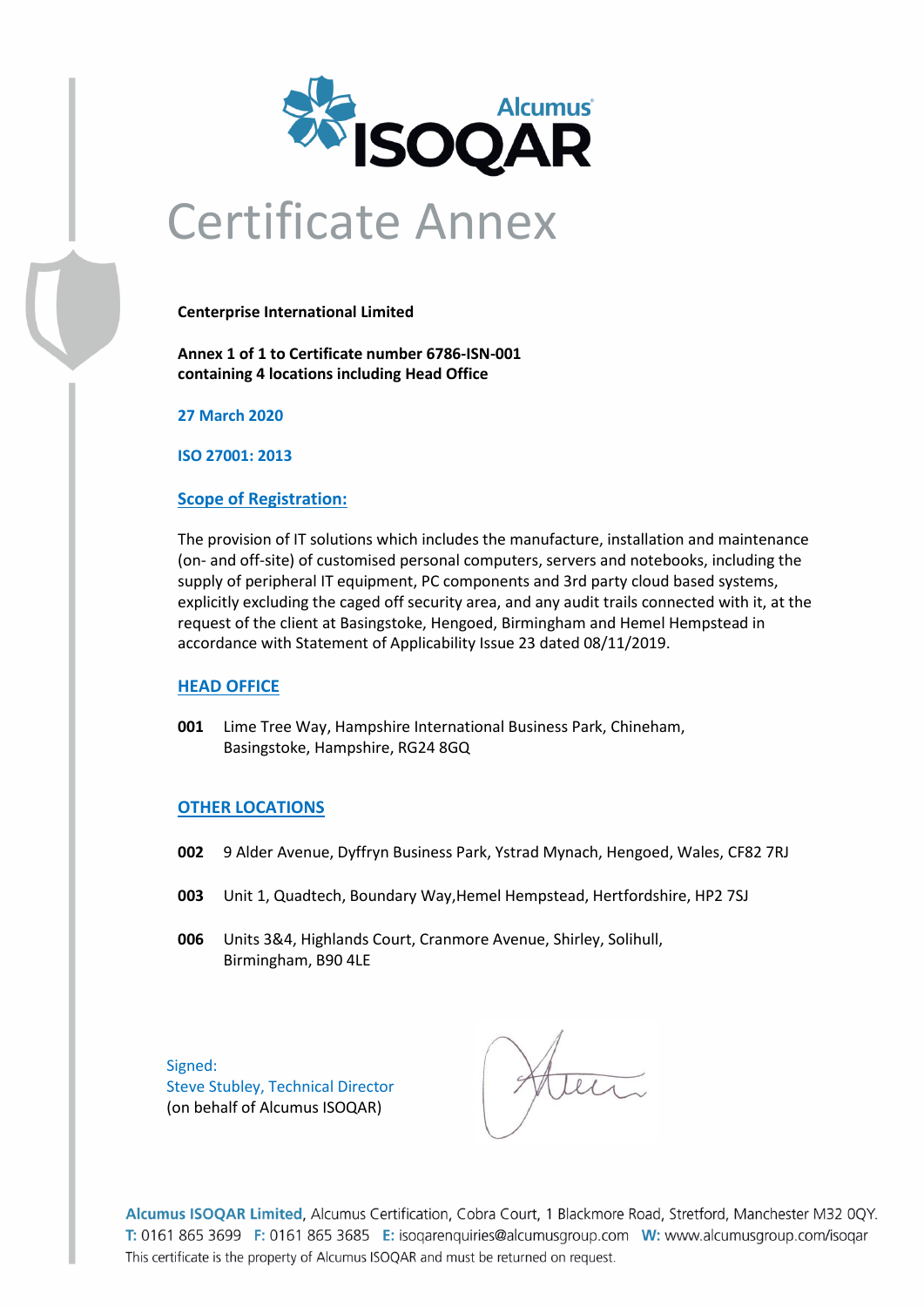

This is to certify that the Management System of:

### **Centerprise International Limited**

has been approved by Alcumus ISOQAR and is compliant with the requirements of:

ISO 27001: 2013



**Certificate Number: 6786-ISN-002** Initial Registration Date: 24 June 2008 Previous Expiry Date: 24 April 2020 Recertification Date: 18 March 2020 Re-Issue Date: 27 March 2020 Current Expiry Date: 24 April 2023

The validity of this certificate depends on the validity of the main certificate and is one of several issued to registration number 6786-ISN-001

# **Site Address:**

**9 Alder Avenue, Dyffryn Business Park, Ystrad Mynach, Hengoed, Wales, CF82 7RJ**

# **Scope of Registration:**

Steve Stubley, Technical Director (on behalf of Alcumus ISOQAR)

The provision of IT solutions which includes the manufacture, installation and maintenance (on- and off-site) of customised personal computers, servers and notebooks, including the supply of peripheral IT equipment, PC components and 3rd party cloud based systems, explicitly excluding the caged off security area, and any audit trails connected with it, at the request of the client at Basingstoke, Hengoed, Birmingham and Hemel Hempstead in accordance with Statement of Applicability Issue 23 dated 08/11/2019.

Signed:

This certificate will remain current subject to the company maintaining its system to the required standard. This will be monitored regularly by Alcumus ISOQAR. Further clarification regarding the scope of this certificate and the applicability of the relevant standards' requirement may be obtained by consulting Alcumus ISOQAR.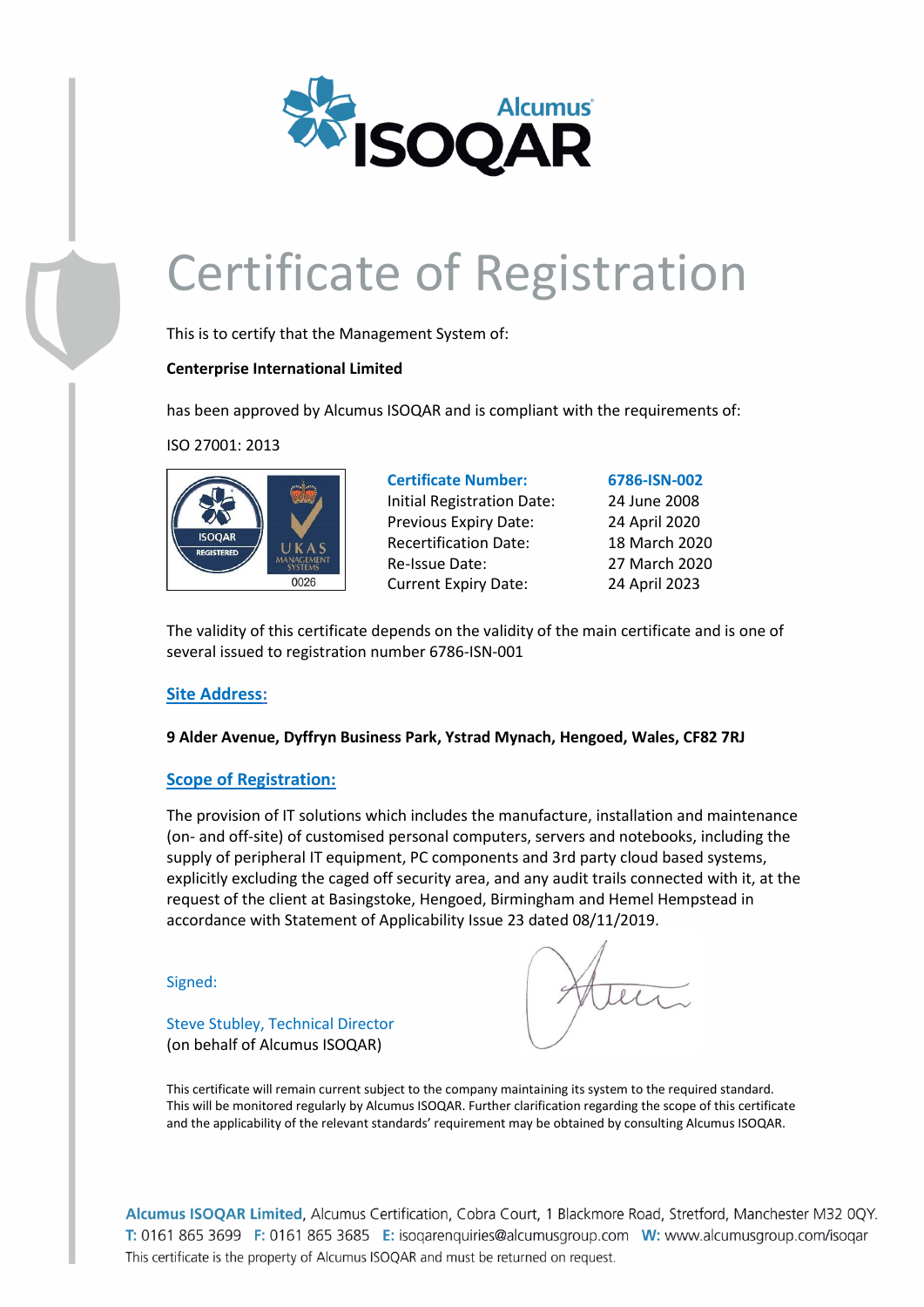

This is to certify that the Management System of:

# **Centerprise International Limited**

has been approved by Alcumus ISOQAR and is compliant with the requirements of:

ISO 27001: 2013



**Certificate Number: 6786-ISN-003** Initial Registration Date: 6 March 2012 Previous Expiry Date: 24 April 2020 Recertification Date: 18 March 2020 Re-Issue Date: 27 March 2020 Current Expiry Date: 24 April 2023

The validity of this certificate depends on the validity of the main certificate and is one of several issued to registration number 6786-ISN-001

# **Site Address:**

**Unit 1, Quadtech, Boundary Way,Hemel Hempstead, Hertfordshire, HP2 7SJ**

# **Scope of Registration:**

The provision of IT solutions which includes the manufacture, installation and maintenance (on- and off-site) of customised personal computers, servers and notebooks, including the supply of peripheral IT equipment, PC components and 3rd party cloud based systems, explicitly excluding the caged off security area, and any audit trails connected with it, at the request of the client at Basingstoke, Hengoed, Birmingham and Hemel Hempstead in accordance with Statement of Applicability Issue 23 dated 08/11/2019.

Signed:

Steve Stubley, Technical Director (on behalf of Alcumus ISOQAR)

This certificate will remain current subject to the company maintaining its system to the required standard. This will be monitored regularly by Alcumus ISOQAR. Further clarification regarding the scope of this certificate and the applicability of the relevant standards' requirement may be obtained by consulting Alcumus ISOQAR.